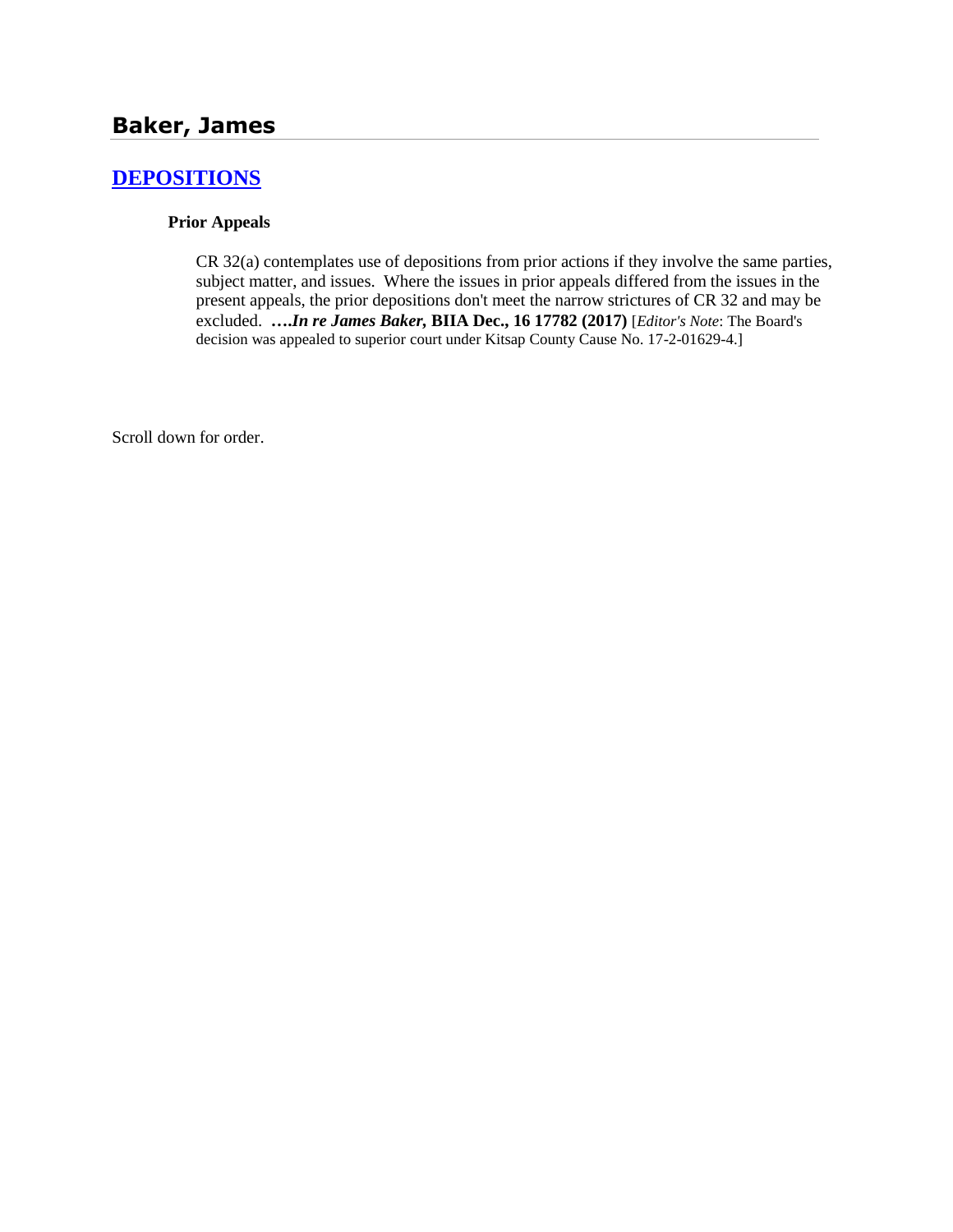#### **BEFORE THE BOARD OF INDUSTRIAL INSURANCE APPEALS STATE OF WASHINGTON**

**)**

# **IN RE: JAMES G. BAKER ) DOCKET NOS. 16 17782, 16 17983 & 16 18688**

### **CLAIM NO. SC-29373 ) DECISION AND ORDER**

James G. Baker herniated a disc in his low back in 2008 while operating a street sweeper for Kitsap County, Washington. The Department allowed the claim in 2008, closed it with a Category 2 low back permanent partial disability award in 2009, and reopened it in 2010. Mr. Baker appealed three Department orders. In the first order, the Department declined to impose a penalty against Kitsap County after it failed to cover chiropractic treatment visits at Kingston Crossing Wellness. In the second order, the Department altogether denied chiropractic treatment for Mr. Baker from Kingston Crossing Wellness. In the third order, the Department closed Mr. Baker's claim without an award for further permanent partial disability. Mr. Baker argues that chiropractic treatment restored his ability to function and his claim should remain open. In the alternative, he requests an increased permanent partial disability award. Our industrial appeals judge affirmed the three Department orders. We grant review solely to reject the depositions of Carter Maurer, M.D., and Joseph R. Lynch, M.D., taken in different appeals before the Board in 2011 and 2014. These depositions do not meet the admissibility requirements of CR 32. Because the preponderance of the evidence ultimately failed to establish that chiropractic treatment improved Mr. Baker's function or that Mr. Baker was entitled to further permanent partial disability, the Department orders are **AFFIRMED**.

#### **DISCUSSION**

Sixty-six-year-old James "Gary" Baker was injured on February 11, 2008, while driving a street sweeper for Kitsap County after a winter storm. He was ultimately diagnosed with a herniated disc at L1-2, which was accepted under this claim. Mr. Baker seeks ongoing chiropractic treatment and a penalty against the self-insured employer after it declined to cover similar services from November 2015. In the alternative, Mr. Baker seeks increased permanent partial disability. Although we agree that the preponderance of the evidence did not establish Mr. Baker's entitlement to further relief, we grant review to address our industrial appeals judge's ruling admitting the depositions of two medical witnesses from two prior Board appeals.

At the scheduling phase of this litigation and in witness confirmations, Kitsap County indicated its intent to call two medical experts by "prior deposition." On March 31, 2017, the self-insured employer filed the depositions. The first deposition, taken of Carter Maurer, M.D., on April 7, 2014, in Docket No. 13 11290, pertained to the Department's July 1, 2013 closing order (which we ultimately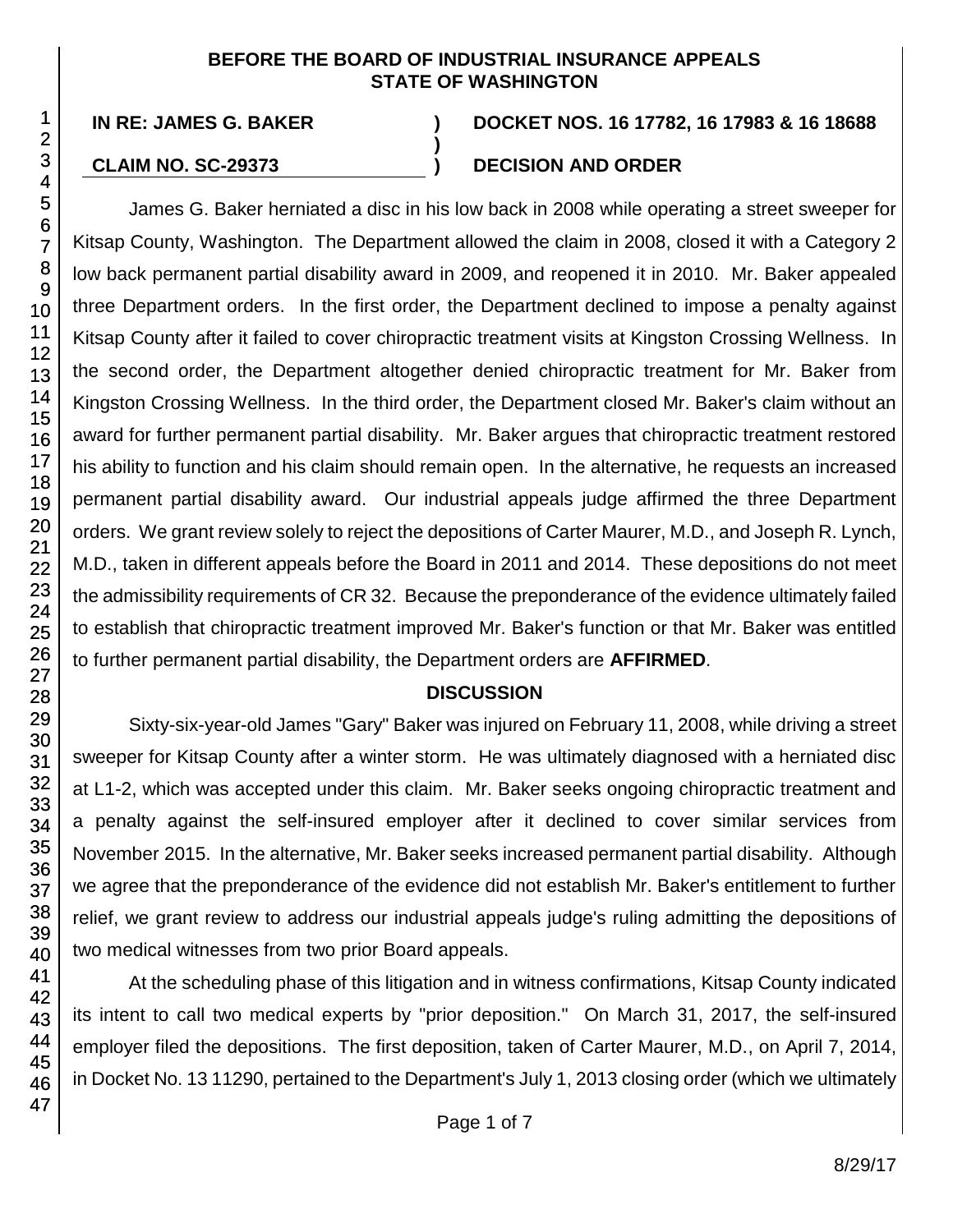reversed). The second deposition, taken of Joseph R. Lynch, M.D., on July 14, 2011, in Docket No. 11 10390, pertained to Mr. Baker's August 18, 2010 aggravation application (which we ultimately denied).

CR 32 governs the use of depositions in court proceedings. The rule provides:

(a) Use of Depositions. At the trial or upon the hearing of a motion or an interlocutory proceeding, any part or all of a deposition, so far as admissible under the Rules of Evidence applied as though the witness were then present and testifying, may be used against any party who was present or represented at the taking of the deposition or who had reasonable notice thereof . . .

(B)…[w]hen an action has been brought in any court of the United States or of any state and another action involving the same issues and subject matter is afterward brought between the same parties or their representatives or successors in interest, all depositions lawfully taken and duly filed in the former action may be used in the latter as if originally taken therefor.

CR 32(a)(5)(B) contemplates use of the prior deposition in another action if it involves same parties, subject matter and issues. Here, Dr. Maurer and Dr. Lynch's depositions address a four-year-old closing order and a seven-year-old application to reopen. Their testimony related to these distinct issues is likely to cause confusion or to instill prejudice. Otherwise admissible evidence may be excluded if its probative value is substantially outweighed by the danger of confusion or unfair prejudice.<sup>1</sup> Our industrial appeals judge should have excluded these depositions from the record.

Even without these depositions, however, a preponderance of the evidence supports the Department orders. Although necessary and proper medical treatment is a "benefit"<sup>2</sup> that, if unreasonably delayed, would support a penalty under the Act,<sup>3</sup> treatment measures must be curative or rehabilitative to be covered. Curative treatment leads to a permanent elimination or decrease of the effects of the condition caused by the industrial injury. Rehabilitative treatment leads to a return or increase of functional activity.<sup>4</sup>

Conceding that his chiropractic treatment was not "curative," as defined by WAC 296-20- 01002, Mr. Baker admitted the treatments would not cure him. Instead, Mr. Baker argues that chiropractic treatments at Kingston Crossing Wellness improved his function*.* 5

l ER 403.

. . .

*In re James Coston*, BIIA Dec., 11 12310 (2012).

RCW 51.48.017.

WAC 296-20-01002 and *Roller v. Department of Labor and Indus.*, 128 Wn. App 922 (2005).

 *In re Susan Pleas*, BIIA Dec., 96 7931 (1998); *In re Sheri L. Hopkins*, Dckt. Nos. 02 18502 & 02 20307 (December 17, 2003).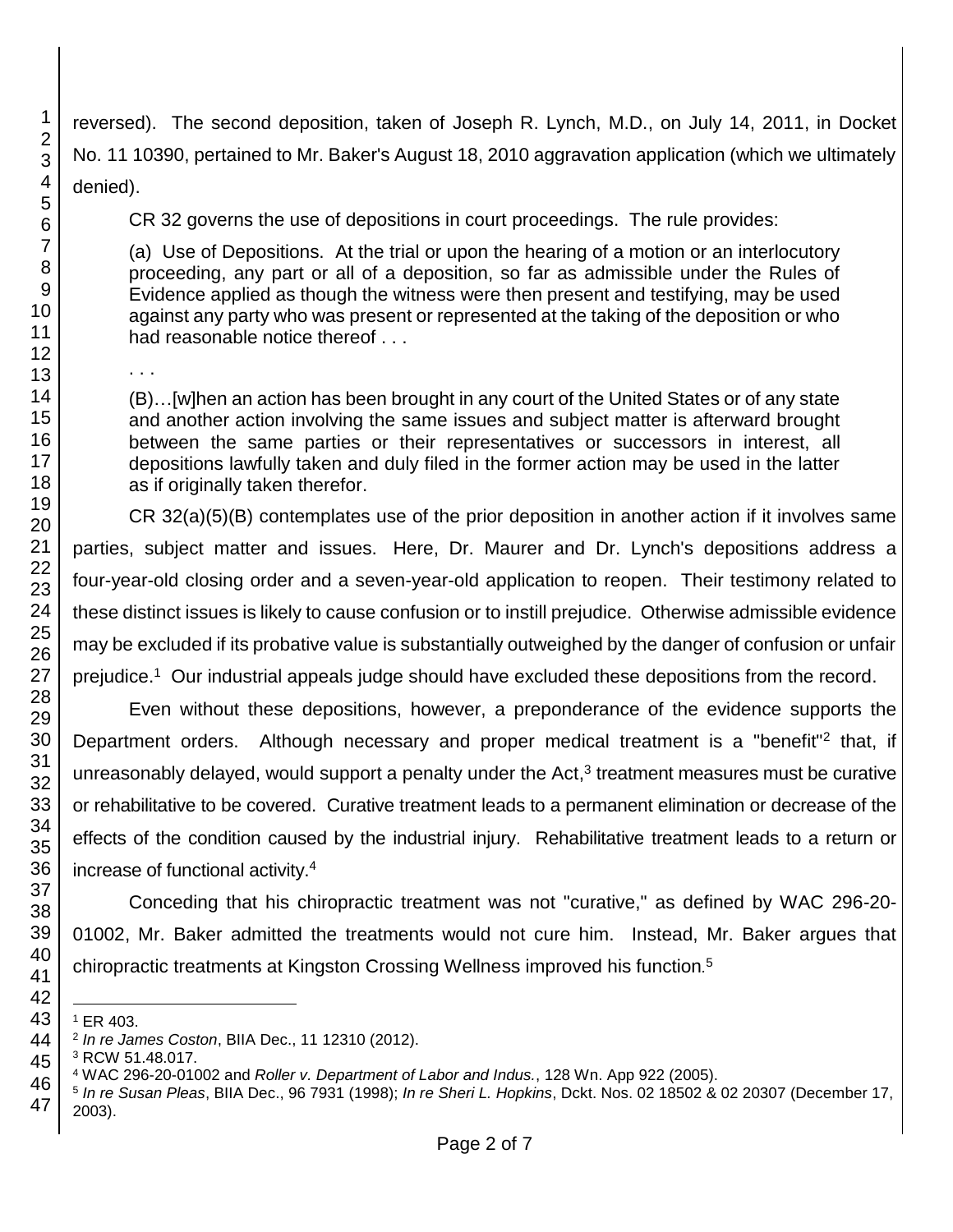While an increase in the ability to work is among those factors that demonstrate a treatment is rehabilitative, proof of pain relief is not enough. Here, Mr. Baker's testimony provided only vague assertions that Dr. Gill's chiropractic treatments allowed him to continue his job. But bare assertions that a treatment is able to keep a claimant going is insufficient.

Further, treatment must lead to permanent changes.<sup>7</sup> Recently, we determined that injection treatments which provided up to two weeks of relief from headaches were neither curative nor rehabilitative.<sup>8</sup> Here, Mr. Baker's own testimony shows that his pain had continue to resurface despite the treatment. Further, Mr. Baker said the pain was resurfacing more quickly as time went on. Because Mr. Baker offered no other evidence that treatment was necessary and proper as of July 15, 2016, the record supports claim closure.

The only remaining issue is whether Mr. Baker is entitled to an increased permanent partial disability award. Mr. Baker's claim was previously closed on March 9, 2009, with a permanent partial disability award consistent with Category 2 of WAC 296.20.280. Because Mr. Baker's application to reopen his claim was deemed granted, it is presumed that there was at least a temporary worsening in his condition. But to receive a further permanent disability award, Mr. Baker must prove a permanent worsening of his claim-related conditions between the date of the earlier claim closure, March 9, 2009, and the date of the closing order on appeal, July 15, 2016.<sup>9</sup> Because the record fails to show permanent worsening, we hold that Mr. Baker's level of permanent lumbar impairment remained at Category 2.

Two non-treating physicians offered opinions on the question of permanent impairment and worsening. Guy Earle, M.D., a family medicine physician examined Mr. Baker on February 25, 2014, and again on January 4, 2017. He felt Mr. Baker's impairment had increased from Category 2 to Category 3. Dr. Earle's Category 3 rating focused on Mr. Baker's left leg external rotator motor weakness. James F. Harris, M.D., an orthopedic surgeon who conducted an independent medical examination of Mr. Baker on January 14, 2016, found no objective motor loss on examination to support a higher permanent partial disability award.

l *In re In re Susan Pleas,* BIIA Dec., 96 7931 (1998)

WAC 296-20-01002 and *Roller,* at 931.

*In re Silvia L. Chavez*, Dckt. Nos. 15 10277 & 15 10780 (January 22, 2016).

*Dinnis v. Department of Labor and Indus.*, 67 Wn.2d 654 (1965); In re Margaret Casey, BIIA Dec., 90 5286 (1992).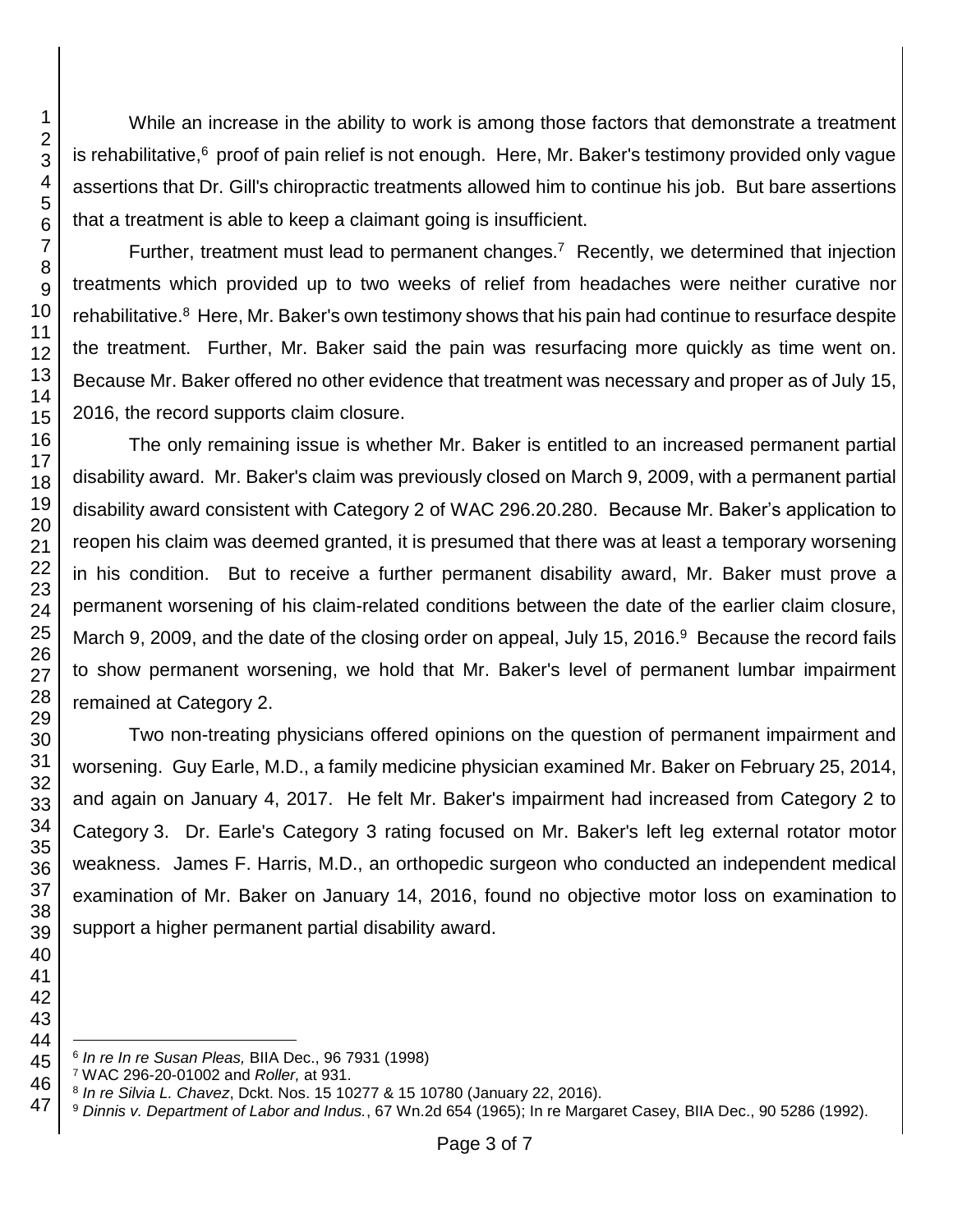Having considered this conflicting testimony of two non-treating physicians, we are most persuaded by Dr. Harris. Dr. Earle's hip rotator weakness testing was subjective to the extent it relied on Dr. Earle's judgment regarding Mr. Baker's use of force. And, Dr. Earle assumed Mr. Baker used his full strength during the test. The preponderance of the evidence shows our hearing judge properly denied Mr. Baker's request for increased permanent partial disability.

#### **DECISION**

In Docket No. 16 17782, the claimant, James G. Baker, filed an appeal with the Board of Industrial Insurance Appeals on July 27, 2016, from an order of the Department of Labor and Industries dated May 31, 2016. In this order, the Department affirmed its order dated March 22, 2016. In that order, the Department declined to issue a penalty against the self-insured employer for failing to pay for ten chiropractic treatments supplied by Kingston Crossing Wellness over the course of ten appointments from November 30, 2015, through January 22, 2016. This order is correct and is affirmed.

In Docket No. 16 17983, the claimant, James G. Baker, filed an appeal with the Board of Industrial Insurance Appeals on August 1, 2016, from an order of the Department of Labor and Industries dated July 14, 2016. In this order, the Department affirmed its order dated March 25, 2016. In that order, the Department denied treatment at Kingston Crossing Wellness for dates of service from November 30, 2015, to March 25, 2016. This order is correct and is affirmed.

In Docket No. 16 18688, the claimant, James G. Baker, filed an appeal with the Board of Industrial Insurance Appeals on August 22, 2016, from an order of the Department of Labor and Industries dated July 15, 2016. In that order, the Department affirmed its order dated April 1, 2016, closing Mr. Baker's claim with time-loss compensation benefits paid through February 11, 2015, and with no award for increased permanent partial disability. This order is correct and is affirmed.

#### **FINDINGS OF FACT**

- 1. On September 28, 2016, an industrial appeals judge certified that the parties agreed to include the Jurisdictional History in the Board record solely for jurisdictional purposes.
- 2. James G. Baker sustained an industrial injury on February 11, 2008, when he was driving a street sweeper for an extended period of time and sustained a herniated disc at L1-2.
- 3. As of November 30, 2015, James G. Baker's conditions proximately caused by the industrial injury did not require further necessary and proper chiropractic treatment.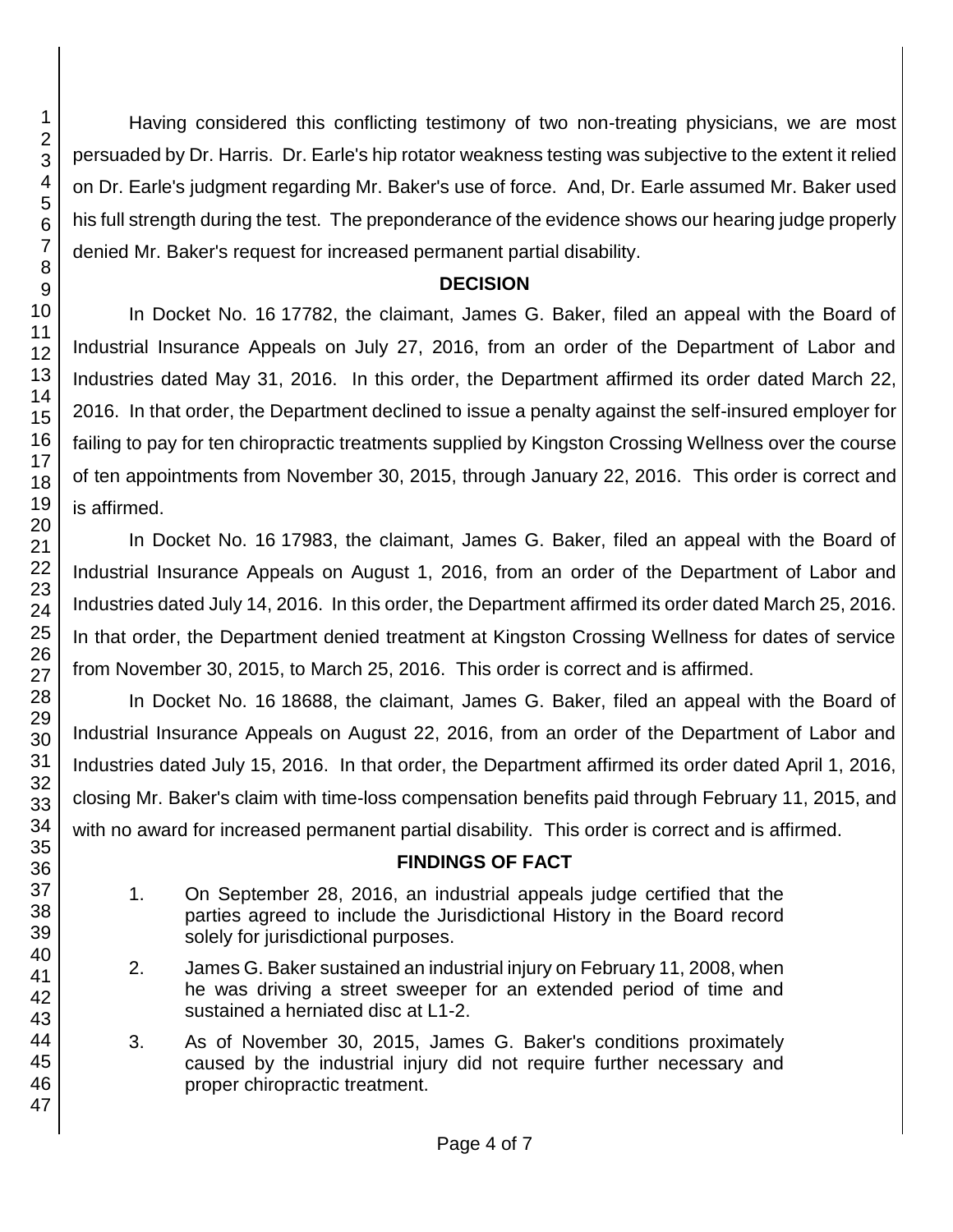- 4. In Docket No. 1617782, Kitsap County was not required to pay for James G. Baker's November 30, 2015; December 11, 2015; December 18, 2015; December 23, 2015; December 28, 2015; December 31, 2015; January 4, 2016; January 8, 2016; January 19, 2016; and January 22, 2016 chiropractic treatments at Kingston Crossing Wellness.
- 5. As of July 14, 2016, (Docket No. 1617983) and as of July 15, 2016, (Docket No. 16 18688) James G. Baker's condition proximately caused by the industrial injury was fixed and stable and did not need further proper and necessary treatment, including chiropractic treatment at Kingston Crossing Wellness.
- 6. As of July 15, 2016, James G. Baker had a herniated disc at L1-2 proximately caused by the industrial injury with no significant objective motor loss.
- 7. On March 9, 2009, and on July 15, 2016, James G. Baker had a permanent partial disability proximately caused by the industrial injury equal to Category 2 permanent dorso-lumbar and lumbosacral impairment (WAC 296-20-280).
- 8. James G. Baker's condition proximately caused by the industrial injury did not permanently objectively worsen between March 9, 2009, and July 15, 2016.

#### **CONCLUSIONS OF LAW**

- 1. The Board of Industrial Insurance Appeals has jurisdiction over the parties and subject matter in these appeals.
- 2. As of November 30, 2015, James G. Baker was not entitled to further proper and necessary treatment, including the chiropractic treatment at Kingston Crossing Wellness, as contemplated by RCW 51.36.010.
- 3. As of July 14, 2016, (Docket No. 1617983) and as of July 15, 2016, (Docket No. 1618688), James G. Baker's condition proximately caused by the industrial injury was fixed and stable and he was not entitled to further proper and necessary treatment, specifically, chiropractic treatment at Kingston Crossing Wellness, as authorized by RCW 51.36.010.
- 4. The self-insured employer did not unreasonably delay or refuse to pay for chiropractic treatment for James G. Baker after those benefits became due as contemplated by RCW 51.48.017.
- 5. Between March 9, 2009, and July 15, 2016, James G. Baker's condition proximately caused by the industrial injury did not permanently worsen as shown by objective findings within the meaning of RCW 51.32.160.
- 6. On July 15, 2016, James G. Baker's permanent partial disability, within the meaning of RCW 51.32.080, proximately caused by the industrial injury, remained equal to a Category 2 permanent dorso-lumbar and lumbosacral impairment (WAC 296-20-280).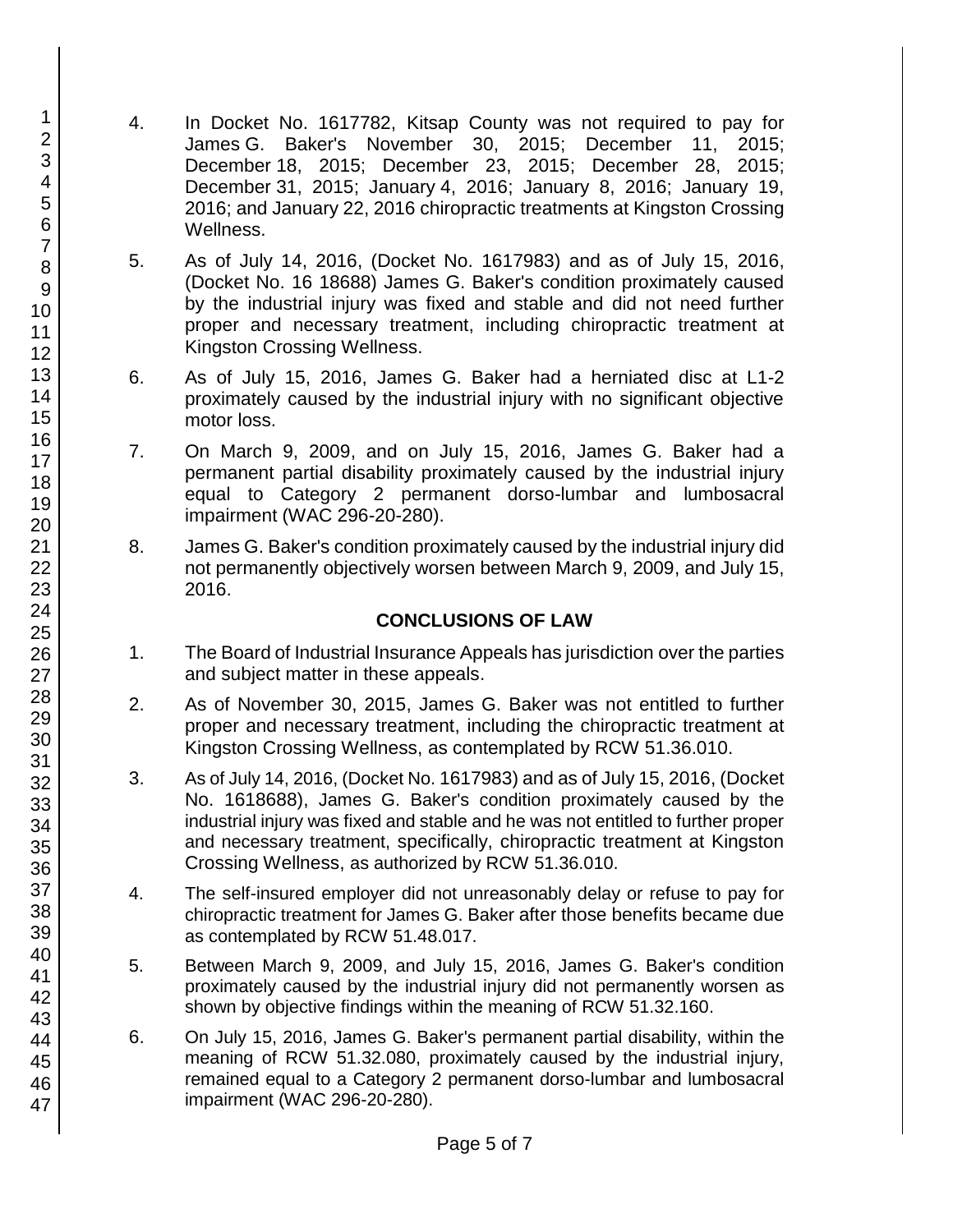7. The Department orders dated May 31, 2016, July 14, 2016, and July 15, 2016, are correct and are affirmed.

Dated: August 29, 2017.

BOARD OF INDUSTRIAL INSURANCE APPEALS

**WELT**<br>VILLIAMS, Chairperson

S. ENG, Member